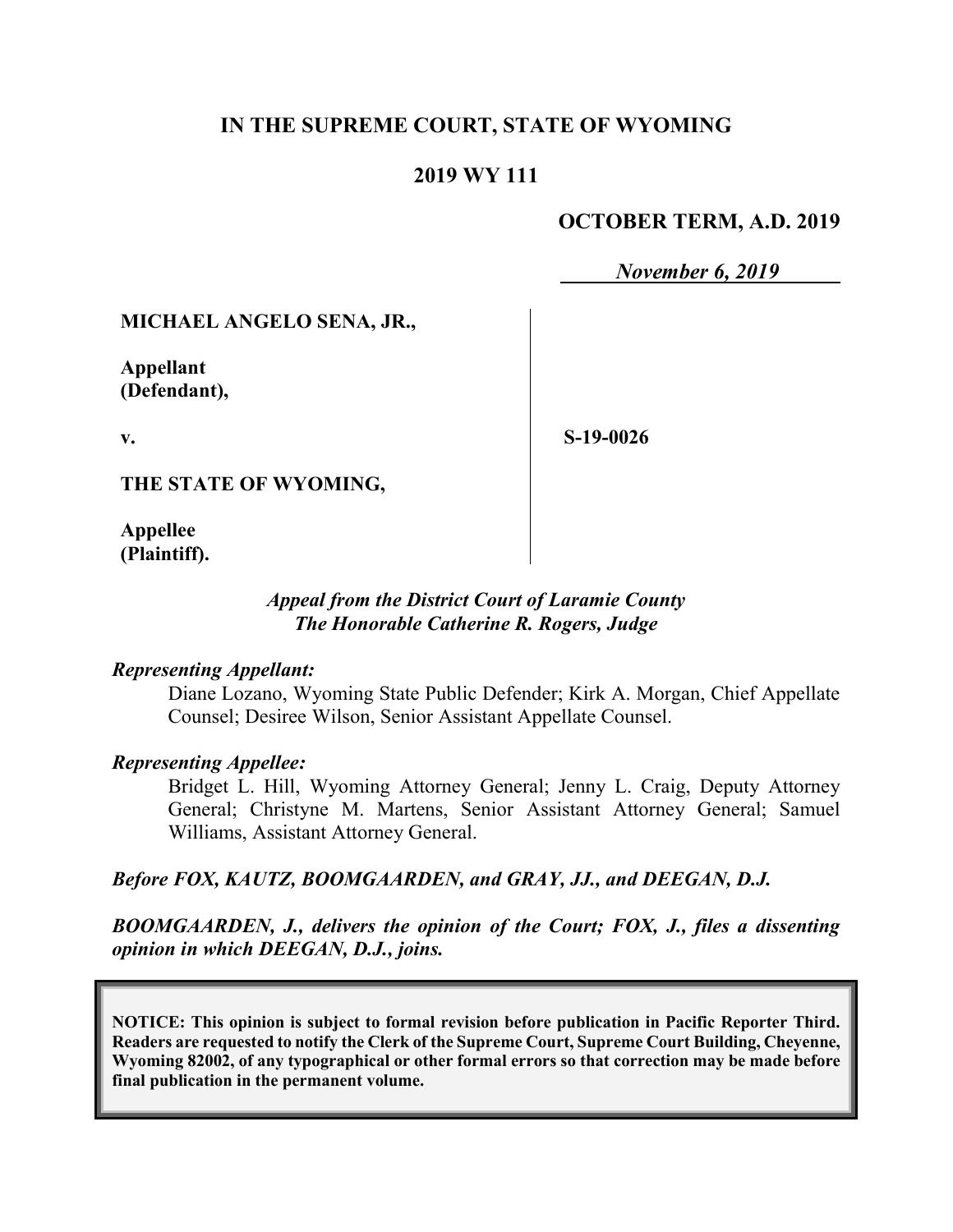### **BOOMGAARDEN**, Justice.

[¶1] Michael Angelo Sena, Jr. appeals the district court's order revoking his probation in Docket 33-549 and imposing sentence. Mr. Sena contends that the court did not have authority to revoke his probation because the probation violation did not "occur[] during the probationary period," as required by Wyoming Statute  $\S$  7-13-305(c). He also contends that, even if the court had authority to revoke his probation, it abused its discretion because there was no evidence to support a finding that he violated the probation condition willfully. We affirm.

### *ISSUES*

[¶2] Mr. Sena raises two issues, which we rephrase as:

1. Did the district court have authority to revoke Mr. Sena's probation?

2. If the district court had authority, did the court abuse its discretion when it revoked Mr. Sena's probation?

# *FACTS*

[¶3] Mr. Sena's probation revocation proceedings in Docket 33-549 are closely related to his probation revocation proceedings in Docket 32-612. The same district court judge presided over both cases and held several combined hearings as the cases became increasingly intertwined. Consequently, we discuss facts pertaining to both cases, beginning with Docket 32-612.

[¶4] In June 2015, the State charged Mr. Sena in Docket 32-612 with failing to report a change of address to law enforcement within three days, in violation of Wyoming's sex offender registration statutes. Mr. Sena reached a plea agreement with the State and pled guilty to that offense. The court sentenced him to three to five years, suspended execution of the sentence, and placed him on probation for three years.

[¶5] Nearly two years later, at the end of March 2017, the State filed a petition to revoke Mr. Sena's probation because, as of March 23, he "ha[d] not made any payments on his restitution"; "ha[d] not returned any calls from [his Probation and Parole Agent] and had a no call/no show for his office visit"; his whereabouts were unknown; and he had not completed "his UA call in's sanction."

[¶6] Two days after the State filed the petition, the State charged Mr. Sena in Docket 33- 549 with failing to report a change of address to law enforcement, subsequent offense, in violation of Wyoming's sex offender registration statutes. Mr. Sena reached a plea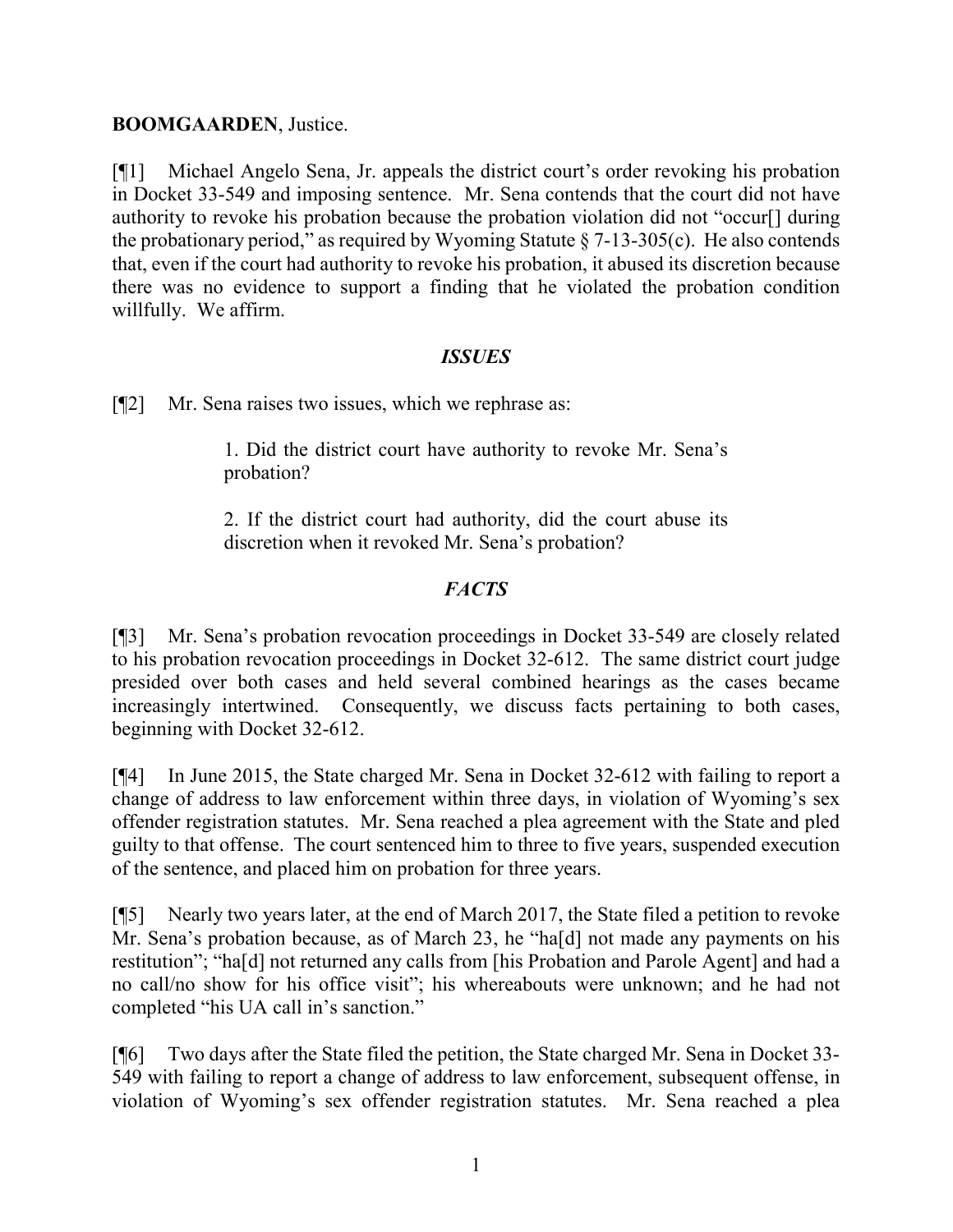agreement with the State in which he agreed to plead no contest to the charge and admit to violating his probation in Docket 32-612.

[¶7] Approximately one year later, in May 2018, the court held a combined probation revocation and sentencing hearing. In Docket 32-612, the court revoked Mr. Sena's probation and reinstated the three-year probation term. In Docket 33-549, the court sentenced Mr. Sena to three to five years, suspended in favor of three years of probation, to "run consecutive[] to the probationary sentence set forth in 32-612."

[¶8] The following month, the State filed a petition to revoke Mr. Sena's probation in both cases based on his conduct between June 13 and 15. In Docket 32-612, the State alleged that Mr. Sena committed three probation violations:

> 1. On or about June 15, 2018 said Defendant admitted to consuming alcohol on this date as well as consuming alcohol on June 14, 2018.

. . . .

2. On or about June 13, 2018 said Defendant provided a positive [Blood Alcohol Content] sample of .103%. Said Defendant left the Cheyenne Field Office after providing this sample and being instructed not to leave the office.

. . . .

3. Said Defendant reported false employment to his probation agent.

[¶9] In Docket 33-549, the State alleged Mr. Sena committed one violation:

1. The Defendant's whereabouts were unknown from June 13, 2018 until his arrest on June 15, 2018.

[¶10] Several months later, the court held a combined probation revocation hearing in which it addressed all four allegations. At the hearing, the court read each allegation to Mr. Sena and he admitted each allegation. After Mr. Sena admitted the allegation in Docket 33-549 that his "whereabouts were unknown from June 13th to 15th, 2018," the court found "just given the nature of the allegations and the fact that [Mr. Sena is] under oath, [he] has provided a factual basis for most of the allegations." The only allegation about which the court asked follow-up questions of Mr. Sena was the false employment allegation because the Probation and Parole Agent's affidavit did not include the date on which he committed that violation.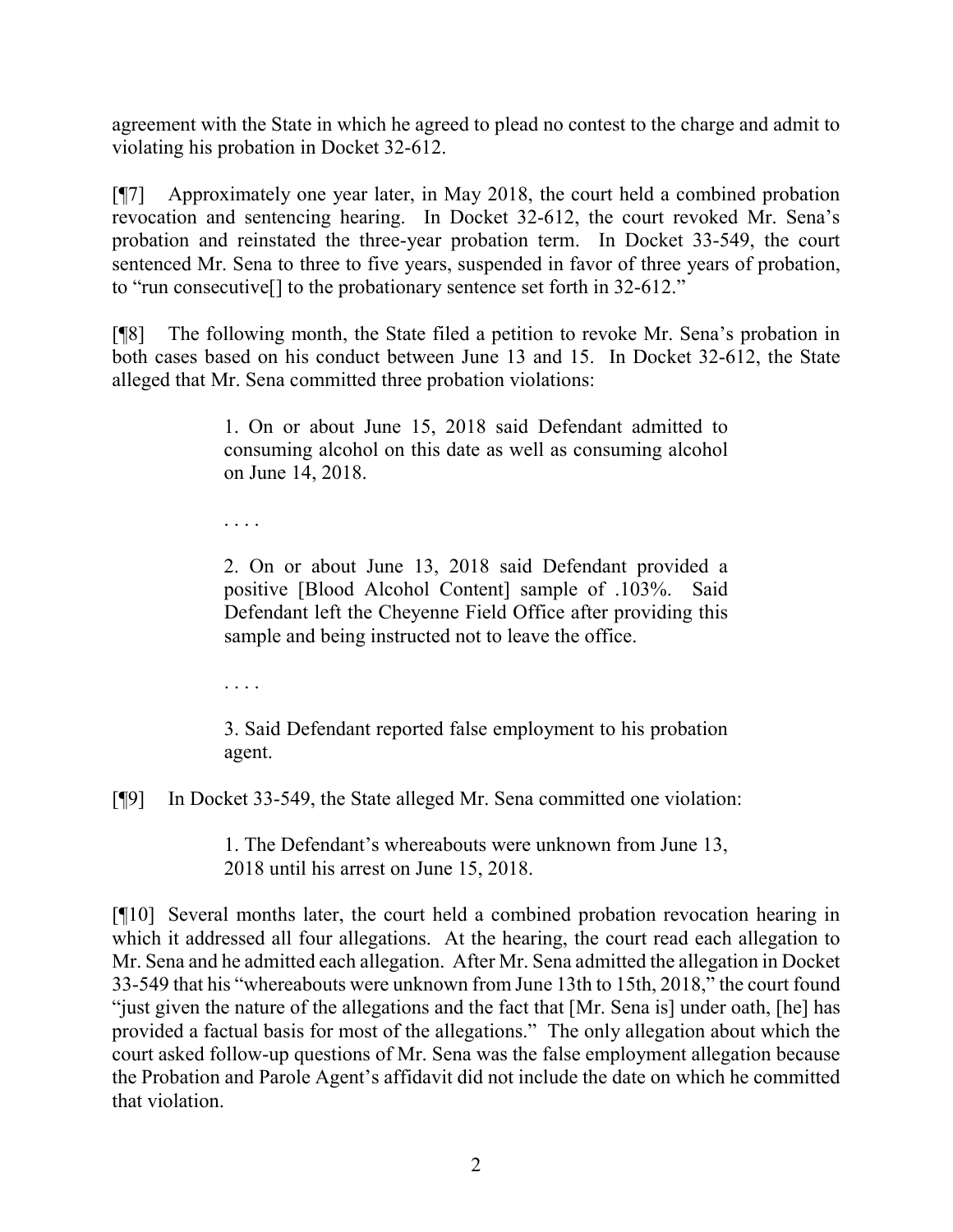[¶11] The court revoked Mr. Sena's probation in both cases and imposed the underlying consecutive sentences of three to five years. Mr. Sena filed a timely notice of appeal in both cases, but voluntarily dismissed his appeal in Docket 32-612.

## *DISCUSSION*

### **I. The district court had authority to revoke Mr. Sena's probation in Docket 33-549.**

[¶12] In his first issue, Mr. Sena argues that the district court did not have subject matter jurisdiction or authority to revoke his probation in Docket 33-549 because his probation violation did not "occur[] during the probationary period" under Wyoming Statute § 7-13- 305(c). He maintains that because the court ordered he serve his probation in Docket 33- 549 consecutive to his probation in Docket 32-612—and he was still serving probation in Docket 32-612 when he committed the probation violation at issue—it could not revoke his probation in Docket 33-549. We conclude that the court had the necessary statutory authority to revoke Mr. Sena's probation.

[¶13] "Whether the district court had the authority to revoke probation is a question of law which we review *de novo*." *DeMillard v. State*, 2014 WY 105, ¶ 8, 332 P.3d 534, 536 (Wyo. 20[1](#page-3-0)4) (citation omitted).<sup>1</sup> "A trial court's authority over probation, like all sentencing functions, comes from the legislature." *Harada v. State*, 2016 WY 19, ¶ 16, 368 P.3d 275, 280 (Wyo. 2016) (citations omitted). "By statute, probation is defined as 'a sentence not involving confinement which imposes conditions and retains authority in the sentencing court to modify the conditions of the sentence or to resentence the offender if he violates the conditions.'" *Id.* ¶ 17, 368 P.3d at 281 (quoting Wyo. Stat. Ann. § 7-13-  $401(a)(x)$  (LexisNexis 2015)). "The governing statutes flesh out the sentencing court's authority to revoke or modify probation." *Id.* 

[¶14] To determine whether the district court had authority to revoke Mr. Sena's probation under Wyoming Statute  $\S$  7-13-305(c), "we apply our usual rules of statutory interpretation: 'Our paramount consideration is the legislature's intent as reflected in the plain and ordinary meaning of the words used in the statute. Initially, we determine whether the statute is clear or ambiguous.'" *Phoenix Vintners, LLC v. Noble*, 2018 WY 87, ¶ 15, 423 P.3d 309, 313 (Wyo. 2018) (quoting *Spreeman v. State*, 2012 WY 88, ¶ 10, 278 P.3d 1159, 1162 (Wyo. 2012)).

[¶15] If we determine a statute is ambiguous, meaning that it is "vague or uncertain and subject to varying interpretations," *id.* (quoting *Brock v. State ex rel. Wyoming Workforce* 

l

<span id="page-3-0"></span><sup>&</sup>lt;sup>1</sup> Mr. Sena asserts that the district court did not have subject matter jurisdiction to revoke his probation. The pertinent question, however, is whether the district court had authority to revoke Mr. Sena's probation. *See Gunsch v. State*, 2019 WY 79, ¶ 8, 444 P.3d 1278, 1280–81 (Wyo. 2019) (citations omitted) (explaining that "[D]istrict court[s] . . . have original jurisdiction of all causes both at law and in equity and in all criminal cases . . . and of such special cases and proceedings as are not otherwise provided for.").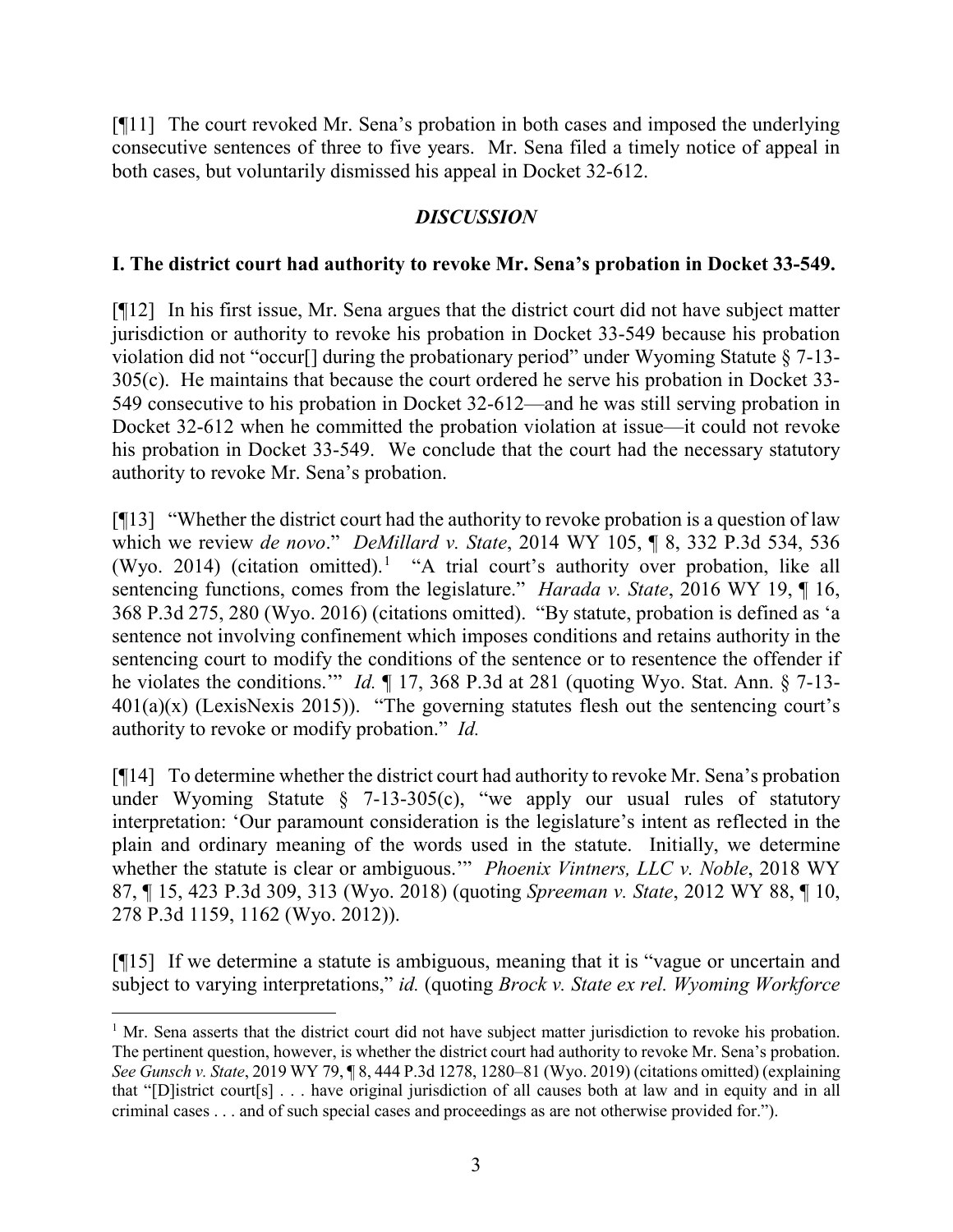*Servs., Unemployment Ins. Div.*, 2017 WY 47, ¶ 8, 394 P.3d 460, 462–63 (Wyo. 2017)), "we apply general principles of statutory construction 'to construe any ambiguous language to accurately reflect the intent of the legislature.'" *Matter of Estate of Frank*, 2019 WY 4, ¶ 8, 432 P.3d 885, 887 (Wyo. 2019) (citation omitted). "We 'read the statutes together, and construe statutes relating to the same subject in harmony.'" *Id.* (citation omitted).

[ $[16]$  Wyoming Statute § 7-13-305(c) addresses the commencement of probation revocation proceedings and states:

> For a violation of a condition of probation occurring during the probationary period, revocation proceedings may be commenced at any time during the period of suspension of sentence or probation under W.S. 7-13-302, or within thirty (30) days thereafter, in which case the court may issue a warrant and cause the defendant to be arrested. If after hearing the court determines that the defendant violated any of the terms of probation or suspension of sentence, the court may proceed to deal with the case as if no suspension of sentence or probation had been ordered.

Wyo. Stat. Ann. § 7-13-305(c) (LexisNexis 2019). [2](#page-4-0)

 $\overline{a}$ 

[ $[17]$  Using the conjunction "or",  $\S$  7-13-305(c) identifies three alternative time periods in which probation revocation proceedings may commence "[f]or a violation of a condition of probation occurring during the probationary period[.]" *Id.* First, the statute provides that, "[f]or a violation of a condition of probation occurring during the probationary period, revocation proceedings may be commenced **at any time during the period of suspension of sentence . . . under W.S. 7-13-302**[.]" *Id.* (emphasis added). Second, the statute provides that, "[f]or a violation of a condition of probation occurring during the probationary period, revocation proceedings may be commenced **at any time during the period of . . . probation under W.S. 7-13-302**[.]" *Id.* (emphasis added). And third, the statute permits the court to commence proceedings "[f]or a violation of a condition of probation occurring during the probationary period, . . . **within thirty (30) days** [after the period of suspension of sentence or probation under W.S. 7-13-302]." *Id*. (emphasis added). In sum, § 7-13-305(c) allows a court to commence probation revocation proceedings before, during, and after that window of time during which an offender is actually serving his probationary sentence, provided that the violation occurred "during the probationary period." *See id.*; Wyo. Stat. Ann. § 7-13-302(a).

<span id="page-4-0"></span><sup>&</sup>lt;sup>2</sup> During the 2019 General Session, the legislature amended many portions of Wyoming's probation statutes. 2019 Wyo. Sess. Laws ch. 101 (amending Wyoming Statute §§ 7-13-301(a), (b), 7-13-302(b), 7- 13-305(a), 35-7-1037); 2019 Wyo. Sess. Laws ch. 37 (amending Wyoming Statute §§ 7-13-302(a), 7-13- 305(a), and 7-13-407(a)(iv)). None of those amendments are relevant to this appeal.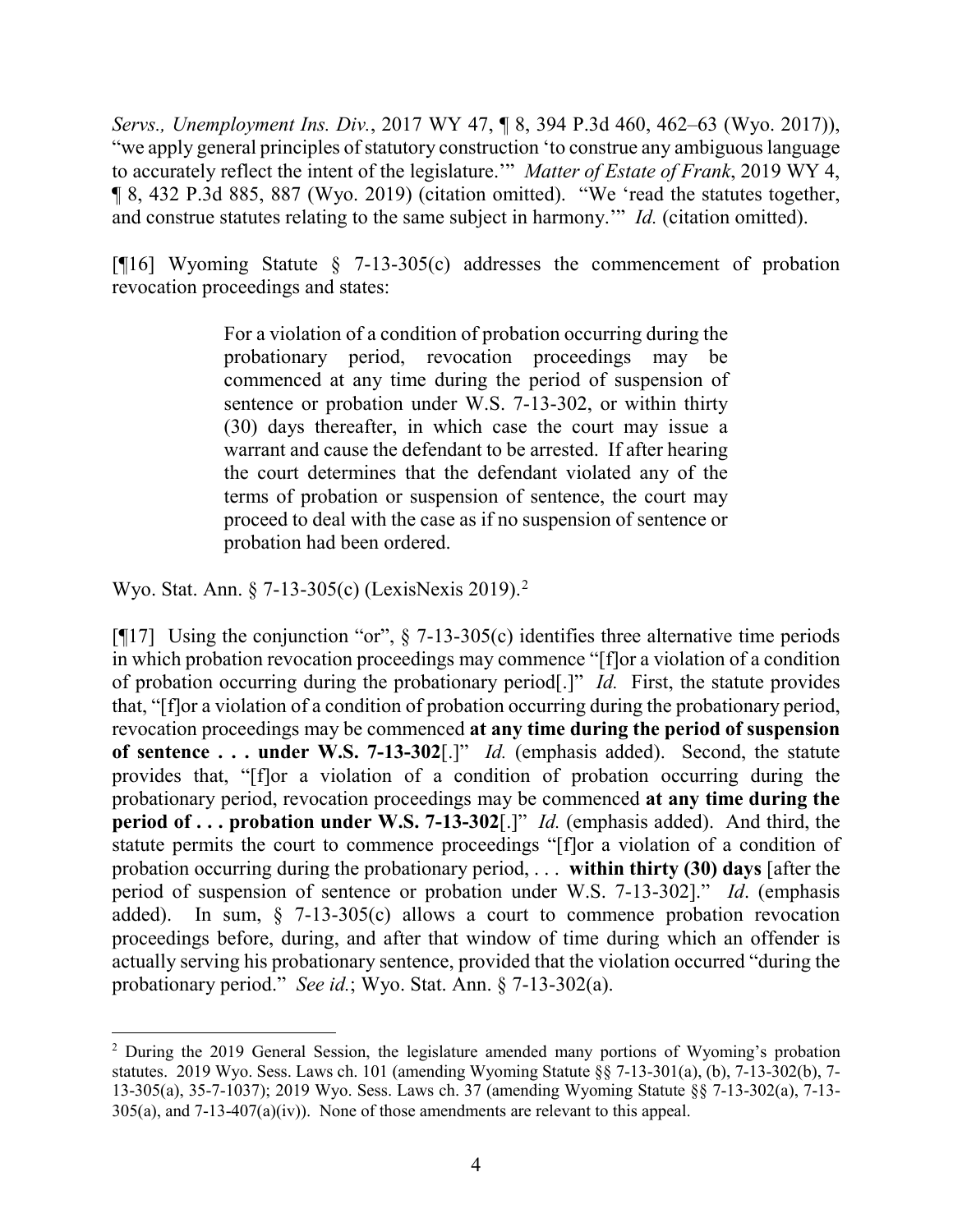[ $[$ [18] Neither party expressly contends that  $\S$  7-13-305(c) is ambiguous. However, the parties disagree about the meaning of the phrase "probationary period" in the first clause of the first sentence of subsection (c) and how that phrase relates to the alternative commencement periods. Mr. Sena argues that "probationary period" as used in the first clause of the first sentence means the same thing as "period of . . . probation" in the second clause of that sentence. The State argues that "probationary period" must encompass both the "period of . . . probation" and the "period of suspension of sentence" to give effect to every word, clause and sentence of the statute—particularly the word "or". "Divergent opinions among parties as to the meaning of a statute may be evidence of ambiguity, but the fact that opinions may differ as to a statute's meaning is not conclusive of ambiguity." *Bohling v. State*, 2017 WY 7, ¶ 18, 388 P.3d 502, 506 (Wyo. 2017) (citing *Campbell Cty. Sch. Dist. v. Catchpole*, 6 P.3d 1275, 1285 (Wyo. 2000)).

[¶19] We conclude that the phrase "probationary period" in the first clause of the first sentence of subsection (c) is ambiguous. We therefore apply rules of statutory construction to construe this "language to accurately reflect the intent of the legislature." *Estate of Frank*, ¶ 8, 432 P.3d at 887 (citation omitted). As applied to § 7-13-305(c) and related statutes, the rules of statutory construction demonstrate that the legislature intended the phrase "probationary period" to encompass the first two revocation proceeding commencement periods: the time during which a sentence is suspended, and the time during which probation is being served. Consequently, "[f]or a violation of a condition of probation occurring during" either the period of suspension of sentence or the period of probation, a court may commence revocation proceedings at any of the three time periods set forth in § 7-13-305(c).

[¶20] In reaching this conclusion we first presume the legislature understood the difference between, and intended to give effect to, each of the three commencement periods clearly set forth in the second clause of the first sentence. *Phoenix Vintners, LLC*, ¶ 15, 423 P.3d at 313. If we interpret "probationary period" in the introductory clause to mean that an actionable violation must occur during that time when the clock is actually running on a consecutive probationary sentence, as Mr. Sena suggests, the court's express authority to commence a revocation proceeding "during the period of suspension of sentence" would be rendered meaningless. The only plausible reason for the legislature to include the "period of suspension of sentence" in  $\S$  7-13-305(c) is to account for circumstances like Mr. Sena's in which the court sentences the defendant to a consecutive term of probation.<sup>[3](#page-5-0)</sup> We "will not interpret a statute in a way which renders any portion of it meaningless.]" *Adekale v. State*, 2015 WY 30, ¶ 13, 344 P.3d 761, 765–66 (Wyo. 2015) (citation omitted).

<span id="page-5-0"></span> $\overline{\phantom{a}}$ <sup>3</sup> The legislature reinforced this disjunctive reference to "suspension of sentence" or "probation" in the last sentence of Wyoming Statute § 7-13-305(c) where it authorizes the court to "proceed to deal with the case as if no suspension of sentence or probation had been ordered" if, "after [a] hearing[,] the court determines that the defendant **violated any of the terms of probation or suspension of sentence**." Wyo. Stat. Ann. § 7-13-305(c) (emphasis added). This language further supports our interpretation of "probationary period" in that it acknowledges the possibility the defendant might violate the terms of the suspended sentence.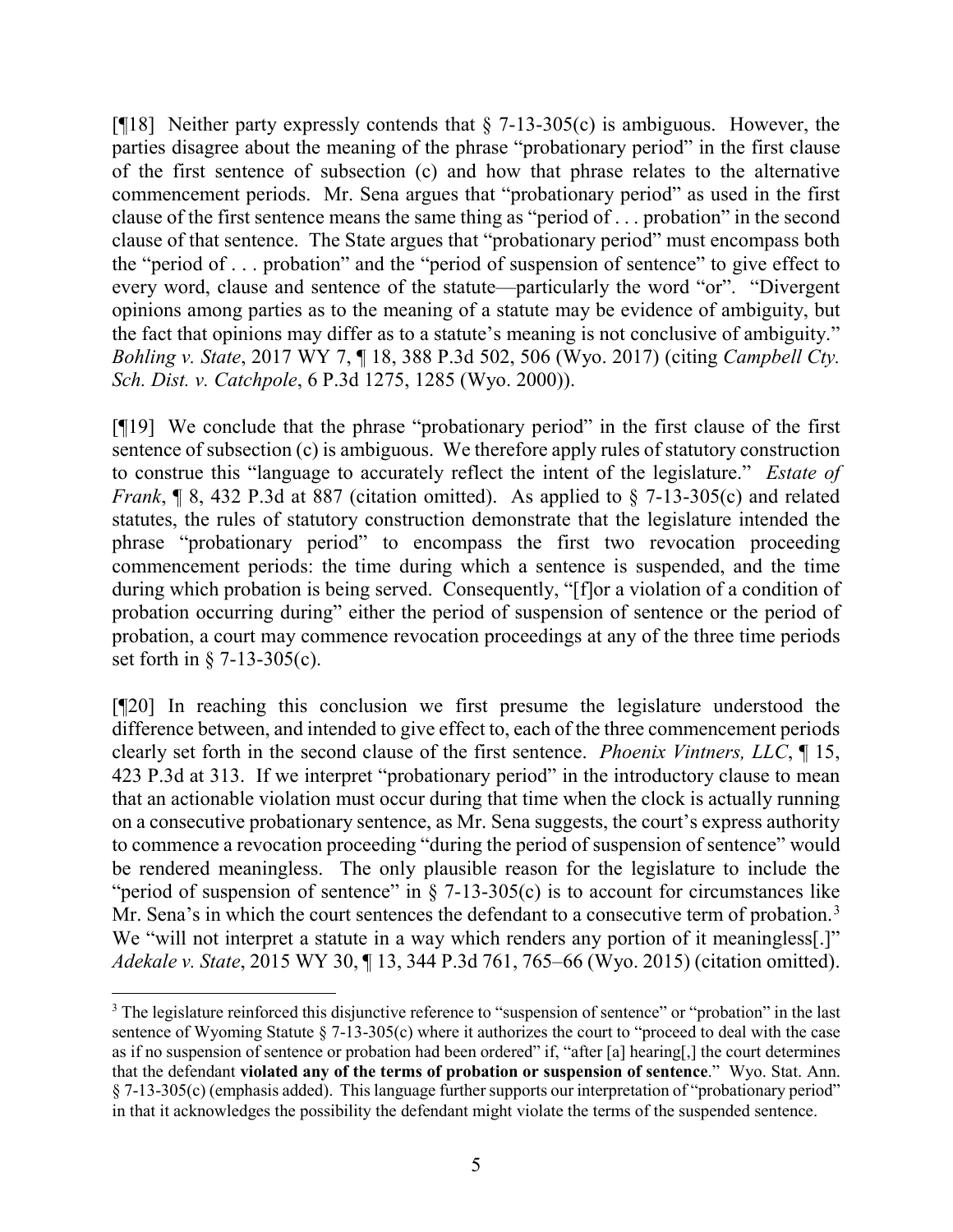Accordingly, we will not interpret  $\S$  7-13-305(c) to divest the court of its clear authority to initiate revocation proceedings "during the period of suspension of sentence."

[¶21] Mr. Sena's argument that the meaning of "probationary period" is the same as "period of . . . probation" further overlooks the structural difference between those two phrases. "It is a common rule of statutory construction that 'when the legislature used certain language in one part of the statute and different language in another, the court assumes different meanings were intended.'" *In re Kite Ranch, LLC*, 2010 WY 83, ¶ 20, 234 P.3d 351, 359 (Wyo. 2010) (quoting 2A Norman J. Singer & J.D. Shambie Singer, *Statutes and Statutory Construction* § 46:6 (7th ed. 2007) (other citations omitted)). The relevance of the legislature's distinct use of the phrases "probationary period" and "period of probation" in subsection (c) is evident when we read § 7-13-305(c) *in pari materia* with the sentencing court's express authority to suspend the execution of a sentence and place a defendant on probation under  $\S$  7-13-302(a), and the legislature's broad definition of "probation" at § 7-13-401(a)(x). *Bd. of Cty. Comm'rs of Teton Cty. v. Crow*, 2003 WY 40, ¶ 40, 65 P.3d 720, 733 (Wyo. 2003) (quoting *Shumway v. Worthey*, 2001 WY 130, ¶ 8, 37 P.3d 361, 365(Wyo. 2001)) (noting that "[a]ll statutes must be construed *in pari materia* and, in ascertaining the meaning of a given law, all statutes relating to the same subject or having the same general purpose must be considered and construed in harmony.").

[¶22] "'Probation' means a sentence not involving confinement which imposes conditions and retains authority in the sentencing court to . . . resentence the offender if he violates the conditions." Wyo. Stat. Ann.  $\S$  7-13-401(a)(x) (LexisNexis 2019). This definition contains no language to suggest that once the sentencing court imposes "probation," there may be temporal limits on the conditions of that sentence or on the court's authority to enforce that sentence if the court has directed the probation to run consecutive to another sentence.

[ $[23]$ ] Rather, reading § 7-13-401(a)(x) together with §§ 7-13-302 and -305(c), it is apparent that the court properly exercised its retained authority when, following Mr. Sena's no contest plea, it suspended the execution of his sentence in Docket 33-549 and placed him on supervised probation under § 7-13-302.<sup>[4](#page-6-0)</sup> Then, after Mr. Sena violated the conditions of the probationary sentence imposed in Docket 33-549, the court commenced probation revocation proceedings against Mr. Sena under  $\S$  7-13-305(c), during the period in which the execution of that sentence was suspended. In other words, "probationary period," when read in harmony with this statutory scheme, means any time after a court suspends the execution of a sentence and places a defendant on supervised probation, until he finishes serving that probationary sentence. We will not interpret the phrase "probationary period" in a manner that would undercut the court's authority to manage

 $\overline{\phantom{a}}$ 

<span id="page-6-0"></span><sup>4</sup> In the Judgment and Sentence in Docket 33-549, the court ordered Mr. Sena's probation to "continue for a period of three (3) years from the date first appearing on this Order or until further order of [the] Court hereinafter according to law and [] run consecutive with Laramie County District Court 32-612."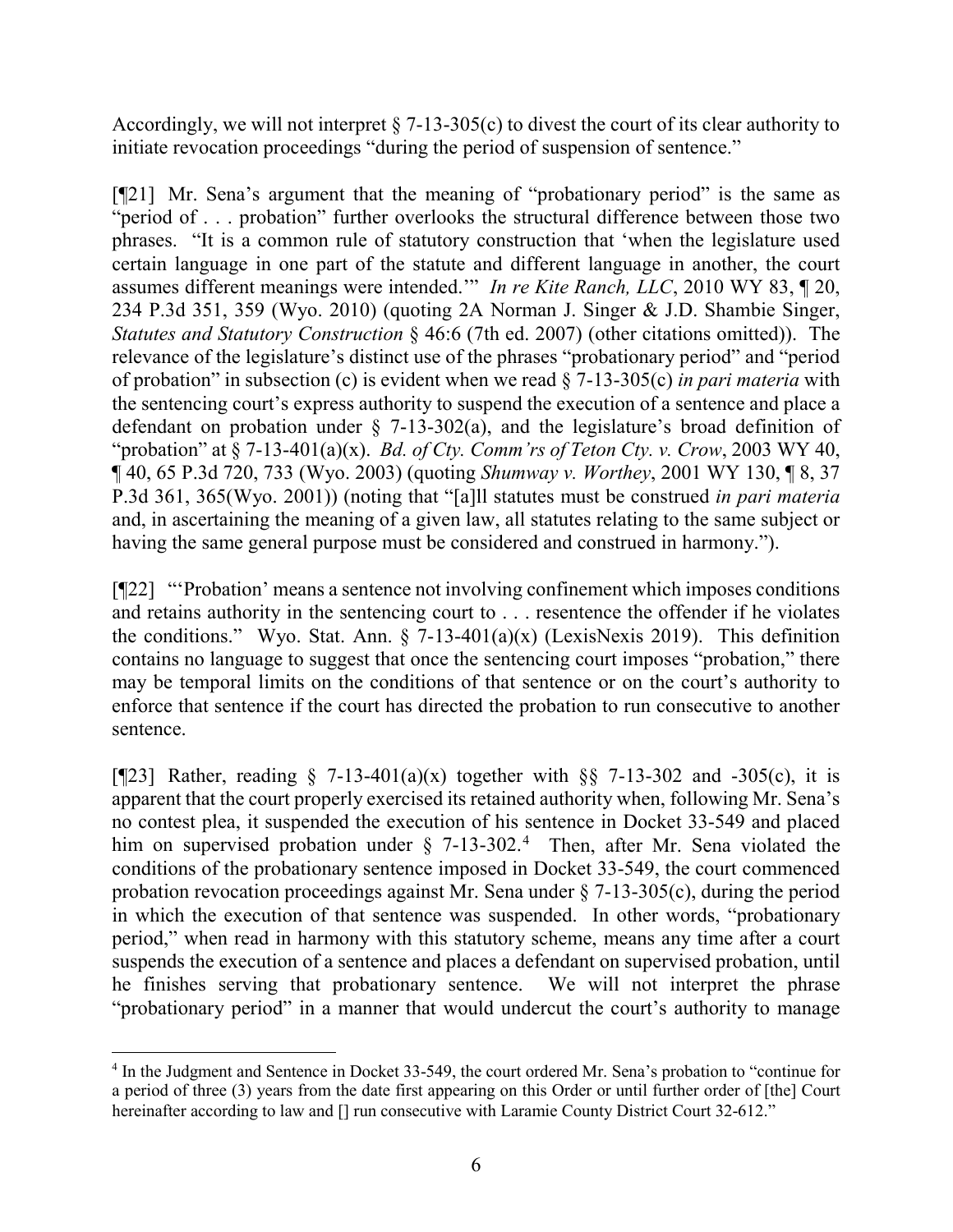compliance with a sentence of "probation" that has been imposed, but not yet served. *See* Wyo. Stat. Ann. § 7-13-401(a)(x).

## **II. The district court did not abuse its discretion when it revoked Mr. Sena's probation.**

[¶24] In his second issue, Mr. Sena argues that, even assuming the district court had authority to revoke his probation in Docket 33-549, the court abused its discretion when it did so. He mainly challenges the court's "implied finding" that he violated his probation willfully, asserting that there were no facts in the record which could support a willfulness finding.<sup>[5](#page-7-0)</sup> We address this claim and his related arguments, but find no abuse of discretion.

[¶25] "We review probation revocation proceedings under an abuse of discretion standard." *Brumme v. State*, 2018 WY 115, ¶ 11, 428 P.3d 436, 441 (Wyo. 2018) (citation omitted). "A district court's decision to revoke probation and impose a sentence is discretionary and will not be disturbed unless the record demonstrates a clear abuse of discretion." *Id.* (quoting *Forbes v. State*, 2009 WY 146, ¶ 6, 220 P.3d 510, 512–13 (Wyo. 2009)).

> Although the district court's decision must be based upon verified facts and the defendant must be afforded due process, all that is necessary to uphold a district court's decision to revoke probation is evidence that it made a conscientious judgment, after hearing the facts, that the defendant willfully violated a condition of his probation.

*Id.* (quoting *Miller*, ¶ 10, 350 P.3d at 745).

[¶26] Wyoming Rule of Criminal Procedure 39 governs probation revocation. *Crouse v. State*, 2017 WY 133, 110, 405 P.3d 216, 219 (Wyo. 2017). Probation revocation is a twopart process. *Id.* In "the adjudicatory phase, the question is whether the probationer violated a condition of his probation." *Id.* (citation omitted). If the court finds a violation, then it proceeds to "the dispositional phase, in which the court must 'determine the appropriate consequences of the probationer's violation.'" *Id.* (citation omitted). The court addresses whether a probation violation was willful in the dispositional phase. *Id.* (citing *Sinning v. State*, 2007 WY 193, ¶ 10, 172 P.3d 388, 390 (Wyo. 2007)).

<span id="page-7-0"></span>l <sup>5</sup> The district court did not expressly find Mr. Sena's conduct willful at the October 18, 2018, probation revocation hearing or in its order revoking probation. As Mr. Sena acknowledges, the court was not required to do so. *See Miller v. State*, 2015 WY 72, ¶ 9, 350 P.3d 742, 745 (Wyo. 2015) (rejecting the appellant's argument that "the district court committed reversible error by failing to expressly rule that his probation violations were willful").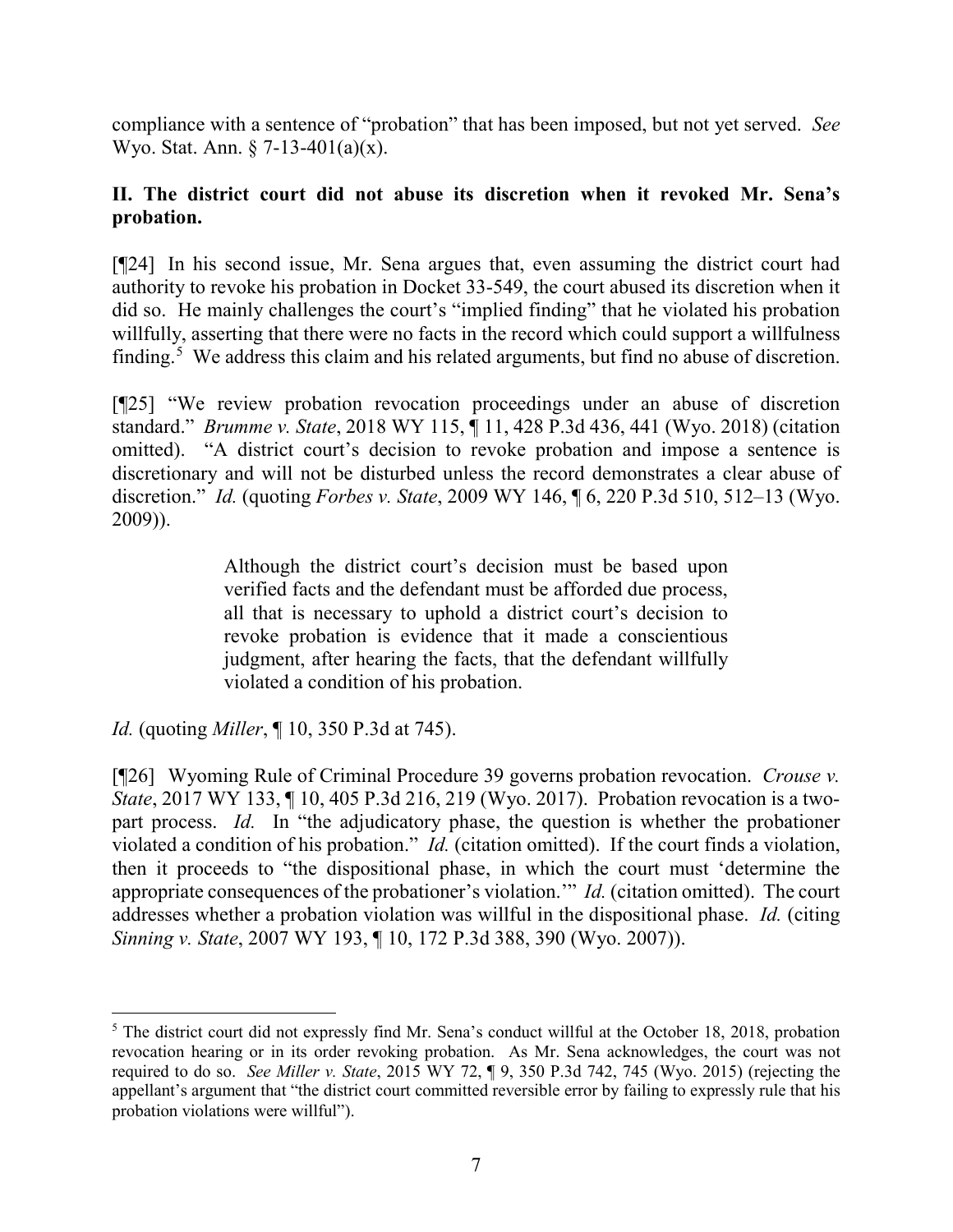[¶27] In this context, the term "[w]illfully means intentionally, knowingly, purposely, voluntarily, consciously, deliberately, and without justifiable excuse, as distinguished from carelessly, inadvertently, accidentally, negligently, heedlessly or thoughtlessly." *Edrington v. State*, 2008 WY 70, ¶ 9, 185 P.3d 1264, 1267 (Wyo. 2008) (citation omitted). "Whether or not a violation was willful is a matter of intent, which is a question of fact." *Id.* (quoting *Bryant v. State*, 7 Wyo. 311, 56 P. 596, 597 (Wyo. 1899)). "We will not disturb the trial court's determination that Appellant willfully violated his probation unless that determination was clearly erroneous." *Id.* (citation omitted). A court may infer from the evidence presented that a probation violation was willful. *See, e.g.*, *Kupec v. State*, 835 P.2d 359, 363 (Wyo. 1992) (finding the district court could reasonably infer from the appellant's level of intoxication that she "willfully consumed alcohol in violation of her probation").

[¶28] At the combined probation revocation hearing in Dockets 33-549 and 32-612, Mr. Sena admitted each probation violation. He never contended that any of his probation violations were not willful.<sup>[6](#page-8-0)</sup> The district court could reasonably infer from Mr. Sena's admission to the factual allegation in Docket 33-549 and two of the three factual allegations in Docket 32-612 that his probation violation in Docket 33-549 was willful.

[¶29] At the revocation hearing, Mr. Sena admitted that he violated his probation in Docket 33-549 because his "whereabouts were unknown from June 13th to 15th, 2018." Mr. Sena's admissions in Docket 32-612 provided the court context as to why his whereabouts were unknown during that time period. Mr. Sena admitted that on June 13, the date his whereabouts became unknown, he left the Cheyenne Field Office after providing a blood sample and being instructed not to leave the office. The sample ultimately showed a Blood Alcohol Content of .103%, in violation of probation terms that prohibited him from consuming alcohol. During the period in which his whereabouts were unknown, Mr. Sena continued to consume alcohol. These admitted facts strongly suggest that Mr. Sena's whereabouts were unknown from June 13 until his arrest on June 15 because he did not want to face the consequences for violating the terms of his probation by drinking alcohol and he wanted to continue to drink. The district court could reasonably infer from these same facts that Mr. Sena willfully violated the term of his probation.

 $\overline{\phantom{a}}$ 

<span id="page-8-0"></span><sup>6</sup> Similarly, in *DeMillard v. State*, 2013 WY 99, ¶¶ 15, 308 P.3d 825, 830 (Wyo. 2013), Mr. DeMillard did not argue to the district court that his conduct was not willful. The State contended that Mr. DeMillard had the burden at the probation revocation hearing of proving that his conduct was not willful. *Id*. ¶16, 308 P.3d at 830. However, we noted that "[w]e have never had occasion to determine which party has the burden of proving the willfulness of the defendant's conduct in a probation revocation proceeding that does not involve the payment of money." *Id.* (footnote omitted). We did not resolve the burden of proof issue because we found ample evidence in the record to support the conclusion that Mr. DeMillard's conduct was willful. *Id.*  $\llbracket 16, n.1, 308$  P.3d at 830, 830 n.1. We need not resolve the issue here because neither party has raised it, and, as in *DeMillard*, the record supports the district court's conclusion that Mr. Sena's conduct was willful.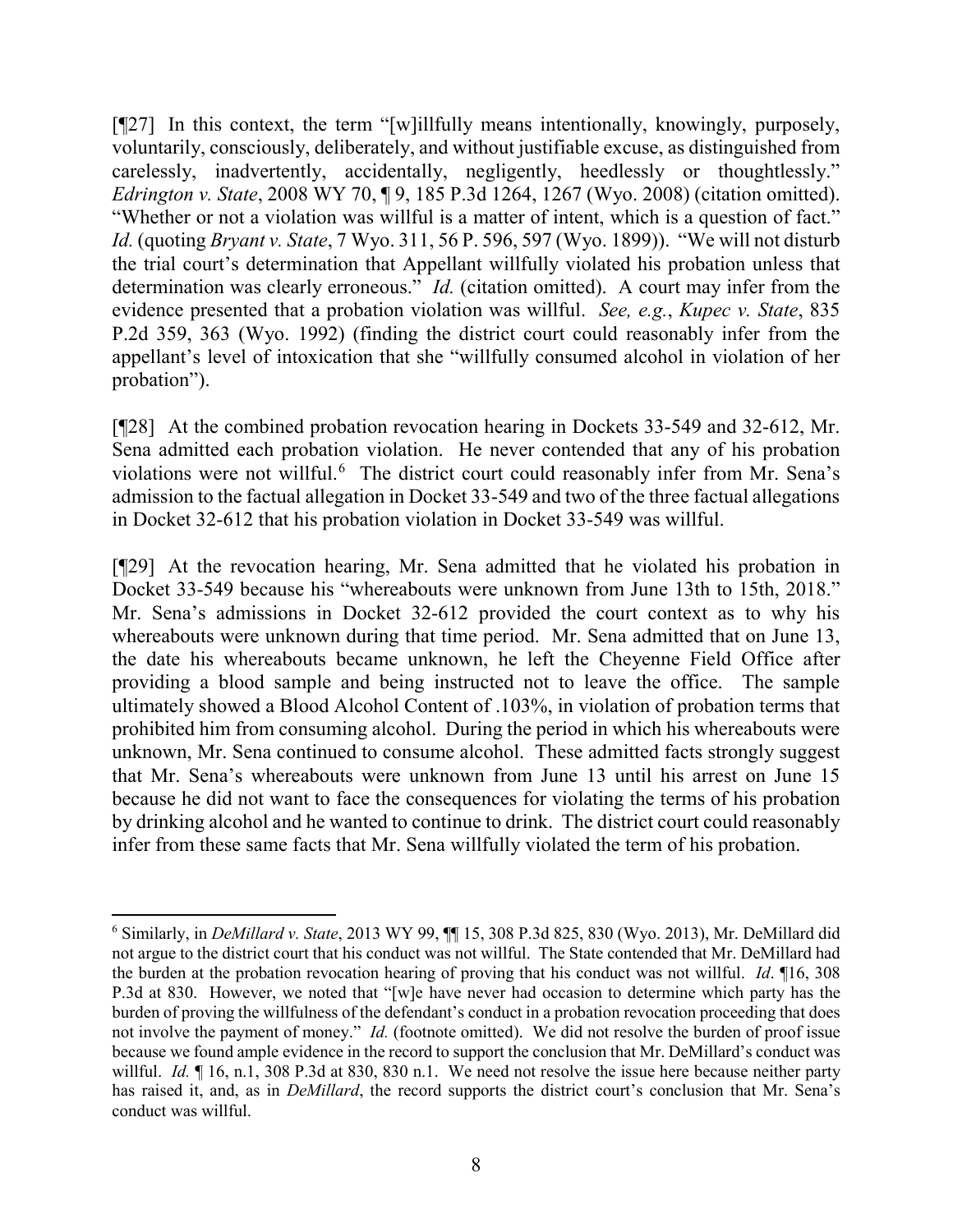[¶30] Mr. Sena asserts that "[i]n other cases in which the district court's finding as to willfulness has been upheld, and where there was no abuse of discretion, there was evidence in the record to support the finding." These cases are easily distinguished. In the cases to which Mr. Sena draws our attention, the defendants denied violating probation, necessitating presentation of additional evidence in support of the allegations. *Cf. Bazzle v. State*, 2019 WY 18, ¶ 10, 434 P.3d 1090, 1094 (Wyo. 2019) (noting that Mr. Bazzle denied the allegation that he had violated the terms of his probation and filed a memorandum asserting that he had not willfully violated his probation); *Sharp v. State*, 2008 WY 142, ¶¶ 9, 11, 196 P.3d 802, 804–05 (Wyo. 2008) (noting that while the petition alleged that Sharp left the treatment facility without permission and refused to take his prescribed medication, he argued that he did not act willfully and testified to that effect); *Ramsdell v. State*, 2006 WY 159, ¶¶ 21–22, 149 P.3d 459, 464 (Wyo. 2006) (citation omitted) (noting that "[o]nce the State demonstrated a failure to pay, the burden shifted to Mr. Ramsdell to establish that he had an inability to pay restitution" and he testified concerning the reasons for his failure to pay). Here, Mr. Sena admitted to the factual allegations contained in the Probation and Parole Agents' affidavits. Moreover, the fact that more evidence supported revocation in other cases does not mean there was insufficient evidence to support revocation in this case.

[¶31] Mr. Sena also draws our attention to *Neidlinger v. State*, where we recognized that "[a]s a matter of due process, a probationer must know and understand what is expected of him in order to maintain his probationary status. Otherwise, an alleged violation cannot be considered willful as required under law to justify a probation revocation." 2007 WY 204, ¶ 12, 173 P.3d 376, 379 (Wyo. 2007) (citing *Anderson v. State*, 2002 WY 46, ¶ 26, 43 P.3d 108, 118 (Wyo. 2002)). He asserts that the district court erred when it revoked his probation because there is no evidence in the record which would shed light on whether he knew and understood what was expected of him with regard to making his whereabouts known on June 13, 14, and 15, 2018. This case does not present the due process problem we identified in *Neidlinger*, nor does *Neidlinger* stand for the proposition that the record must contain express facts shedding light on whether the defendant knew and understood the probation condition he violated.

[¶32] In *Neidlinger*, the district court allowed Mr. Neidlinger to plead no contest to one count of indecent liberties with a minor. *Id.* ¶¶ 3–4, 173 P.3d at 377. Because Mr. Neidlinger pled no contest, he did not admit his guilt for that offense. *See Johnson v. State*, 6 P.3d 1261, 1262 n.1 (Wyo. 2000). The court sentenced him to three to five years, suspended in favor of four years of supervised probation. *Neidlinger*, ¶ 4, 173 P.3d at 377. Among other probation conditions, the court required Mr. Neidlinger submit to a sex offender evaluation and successfully complete a sex offender treatment program. *Id.* Mr. Neidlinger met with a sex offender therapist but refused to admit to any inappropriate sexual behavior. *Id.* ¶ 5, 173 P.3d at 377. As a result, the therapist did not suggest any further treatment. *Id.* The court ultimately revoked Mr. Neidlinger's probation, concluding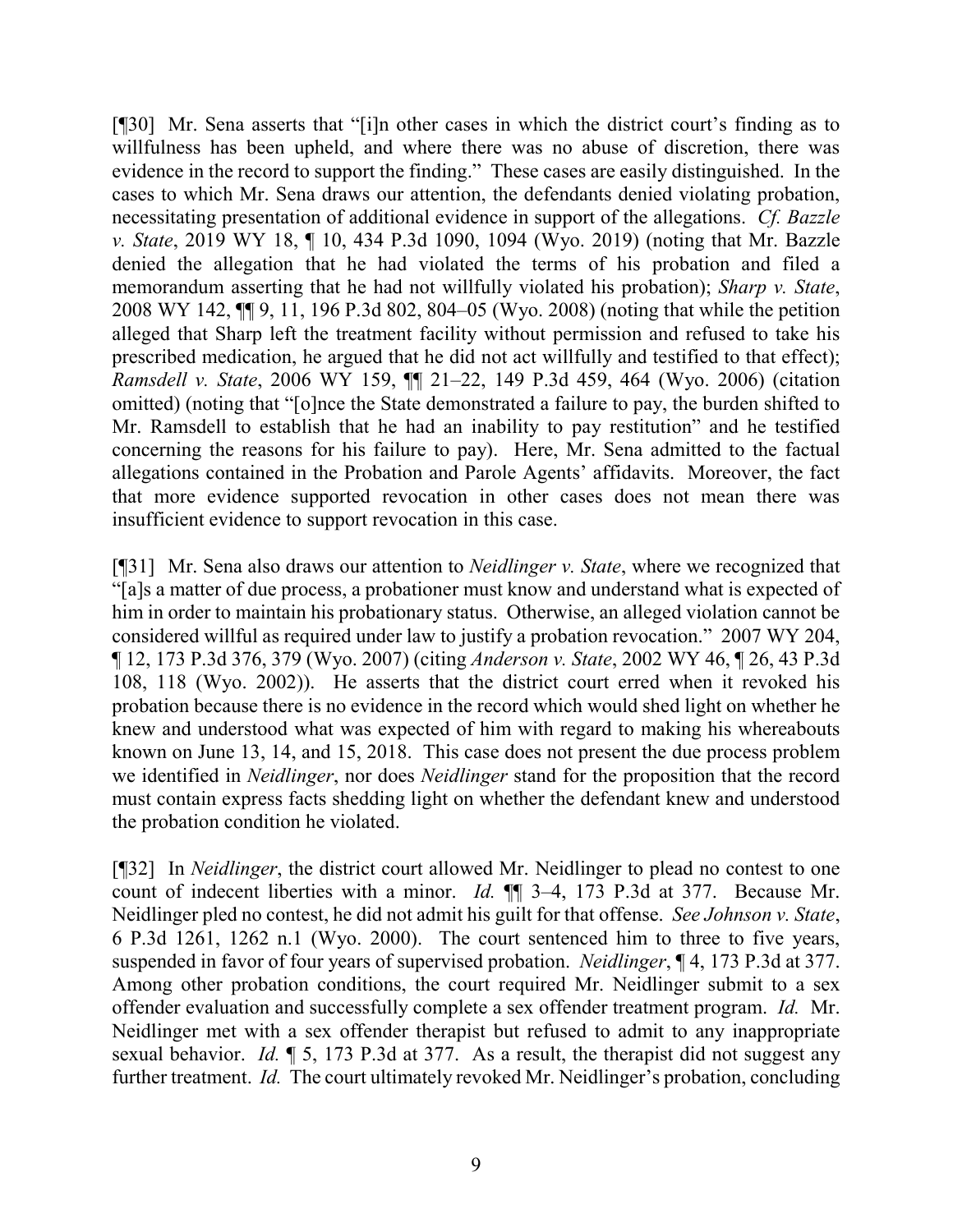"that, because he failed to admit any sexual misconduct, [he] effectively failed to comply with the requirement that he submit to a sex offender evaluation." *Id.* ¶ 7, 173 P.3d at 378.

[¶33] We reversed because the district court extended the probation condition, which required Mr. Neidlinger "to 'submit to and pay for a sex offender evaluation by a sex offender counselor approved of by the probation agent,'" beyond its express language. *Id*. ¶ 11, 173 P.3d at 379. In addition, the court never expressly conditioned his probationary status on admission of criminal conduct to the sex offender evaluator, and never advised him that he would have to admit to criminal conduct to fulfill the conditions the court imposed. *Id*. ¶ 12, 173 P.3d at 379. Accordingly, Mr. Neidlinger's failure to admit to criminal conduct could not be considered a willful violation of a condition of probation. *Id.* ¶ 13, 173 P.3d at 379.

[¶34] Mr. Sena's situation is much different than Mr. Neidlinger's. First, the district court did not extend the probation condition beyond its express condition. Second, the court's basis for revoking probation was not at odds with his plea. Third, Mr. Sena, unlike Mr. Neidlinger, admitted the probation violation.

[¶35] Mr. Sena's final argument is that the district court abused its discretion when it revoked his probation because, based on the information the court relied on to revoke his probation in Docket 32-612, he had contact of some kind with his probation officer on June 13 because he provided a breath sample on that date. He asserts that this would tend to indicate that his whereabouts were not, in fact, entirely unknown on June 13, as alleged in the petition to revoke probation. Mr. Sena's argument is untenable if for no other reason than it fails to account for the fact that he admitted his whereabouts were unknown on June 14 and 15, until his arrest.

[¶36] We conclude that the district court did not abuse its discretion when it revoked Mr. Sena's probation.

# *CONCLUSION*

[ $[$ ][37] The district court had authority under Wyoming Statute  $\S$  7-13-305(c) to revoke Mr. Sena's probation in Docket 33-549 and did not abuse its discretion when it did so. We affirm the district court's order revoking Mr. Sena's probation and imposing sentence.